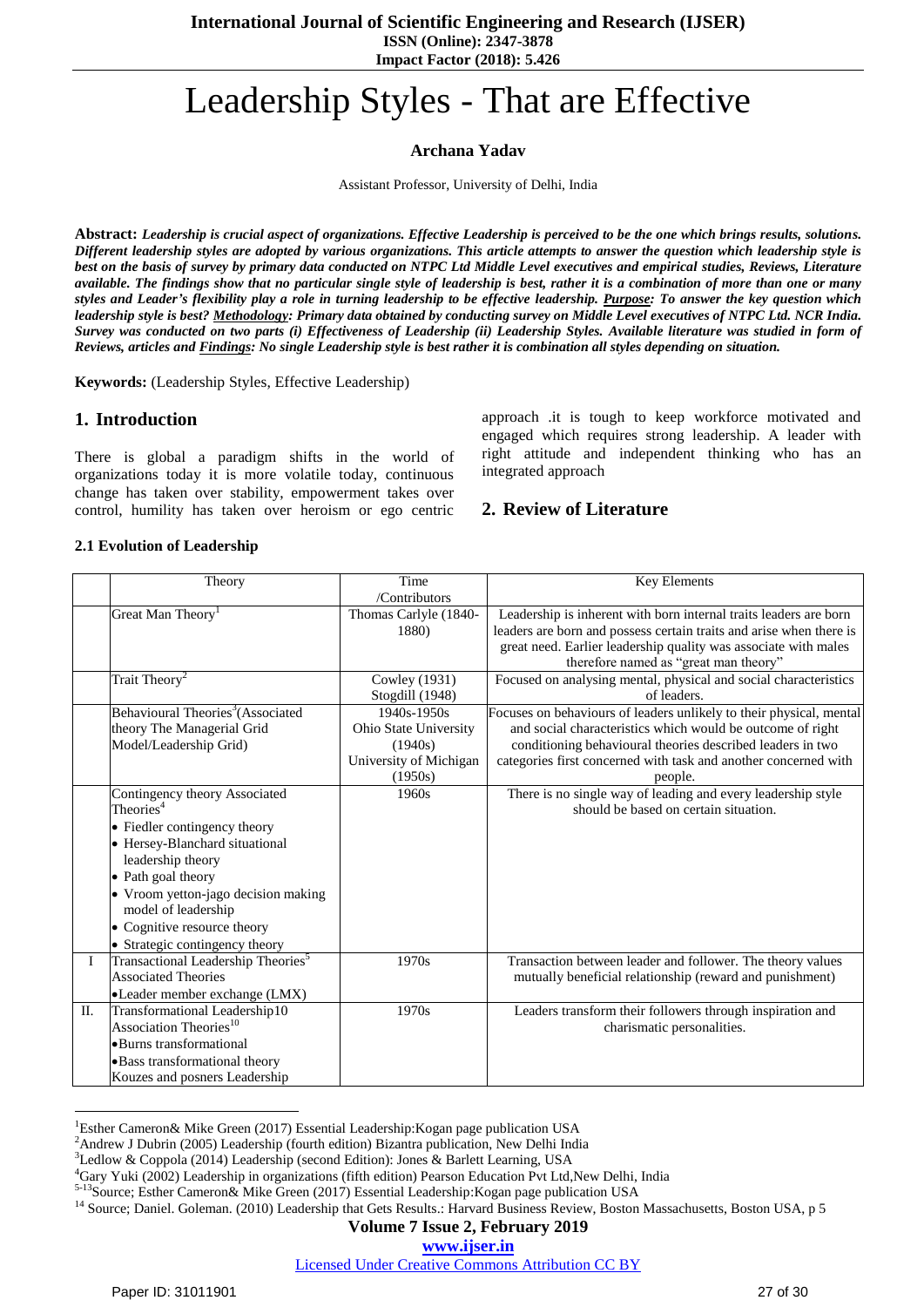|      | participation inventory            |                          |                                                               |
|------|------------------------------------|--------------------------|---------------------------------------------------------------|
| III. | Strategic leadership <sup>11</sup> | Mintzburg (1987)         | Leadership of change anticipate, challenge, interpret, decide |
|      |                                    | Schoemak & Krupp         | and learn                                                     |
|      |                                    | (2013)                   |                                                               |
| IV.  | Servant Leadership <sup>12</sup>   | Robert Greenleaf (1970)  | Putting people team first above, leader assuming of role of   |
|      |                                    | Spears (1998)            | stewardship. Developing story collaboration and personal      |
|      |                                    | Bass & Bass $(2008)$     | relationship.                                                 |
| V.   | Ethical Leadership <sup>13</sup>   | Kirkpatrick and Locke    | Identified leadership with moral principles like integrity,   |
|      |                                    | (1991)                   | personally ethical, honesty, dependability fairness,          |
|      |                                    | Kouzes & Posner $(1993)$ | professionally                                                |
|      |                                    | MC Allister (!993)       |                                                               |
|      |                                    | Dirksand Ferrin (2002)   |                                                               |
|      |                                    | Brown & Trevino (2006)   |                                                               |
|      |                                    | Yuki (2013)              |                                                               |

## **2.2 Leadership Styles**

Leadership style is consistent pattern of behaviours and attitudes that a leader executes with his team.

### **2.2.1The coercive style**

The coercive style known as "*Autocratic leadership style'* where power of decision making is centralized. Team has to follow the instructions of the leader. Leader does not share his power in decision making, he assumes the full authority and responsibility. This style is not very popular as it fails to motivate employees .it is considered to be Effective during emergency situations.

### **2.2.2 The Democratic Style**

Democratic leaders sharetheir authorityand allows subordinatesto express their viewpoint and participate in decision making however decisions are finally taken by leaders. Leader

### **2.2.3 Participative style**

In this style leader Decentralizes his authority and involve subordinates in decision making and execution of the process. Leader sets the overall goal and gives team freedom to achieve them by their means.

### **2.2.4 The pacesetting style/Role Model**

In this style Leader presents himself as a role model and sets high standards of performance for the team.

#### **2.2.5 The/free-rein or laissez-faire**

The/free-rein or laissez-faire, leader has a little role to play, he avoids using of authority, works best in project based tasks where team is self-motivated and highly competent may not work well with those who needs direction.

### **2.2.6 The coaching style**

This style focuses on long term personal development It works on holistic approach. employees who areaware of their weaknesses and want to improve, can be benefitted by this style of leadership.

#### **2.2.7 Impact of Leadership Styles on Drivers of Climate**

| Flexibility               |        | .32 <sub>l</sub> | .28 |     |  |
|---------------------------|--------|------------------|-----|-----|--|
| Responsibility            |        |                  |     | .04 |  |
| <b>Standards</b>          | .02    |                  |     |     |  |
| Rewards                   |        |                  |     |     |  |
| Clarity                   |        |                  |     | .28 |  |
| Commitment                | $-.13$ |                  |     |     |  |
| Overall impact on climate |        |                  |     |     |  |

**Figure 2.2.7:** Source Daniel,Goleman(2010):Impact of Leadership Styles on Drivers of Climate, "Leadership that gets results: Harvard Business Review. 2010.p 10

The figure shows the correlation between each leadership style and each aspect of climate. if we look at the climate driver of flexibility, that the coercive style has a - .28 correlation the democratic style has a .28 correlation, the authoritative leadership style, has a .54 correlation with rewards strongly positive and a .21 correlation with responsibility positive, but not as strong. The style"s correlation with rewards was more than twice that with responsibility. The authoritative leadership style has the most positive effect on climate, but three others affiliative, democratic and coaching follow close behind. The research indicates that no style should be relied on exclusively, and all have at least short-term uses.

# **3. Research Methodology**

**Procedure:** Permission was taken from HR Department NTPC LTD, Faridabad Plant to conduct survey**,** who facilitated distribution of questionnaires and meetings an interviews with the executives, which was done in three rounds.

Questionnaire contained of two parts

PART I –was to determine the Effectiveness of Leadership PART II – To determine the Leadership Style followed at

NTPC LTD.

### **Level of Executives:** Middle,

#### **Sample size** (50)

**Tool:** Questionnaire was prepared on three level scale to evaluate the effectiveness of leadership at Middle Level Executives.

LEVEL I: Least Effectiveness

LEVELII: Neutral /Somewhat Effective

LEVEL III: Highest level -Highly Effective Leadership

**Data Analysis:** Frequency Table was prepared on the basis of responses obtained by the questionnaire.

**Data Presentation**: The results derived from the table are represented in Bar Graph and Pie Charts

**Volume 7 Issue 2, February 2019 www.ijser.in** Licensed Under Creative Commons Attribution CC BY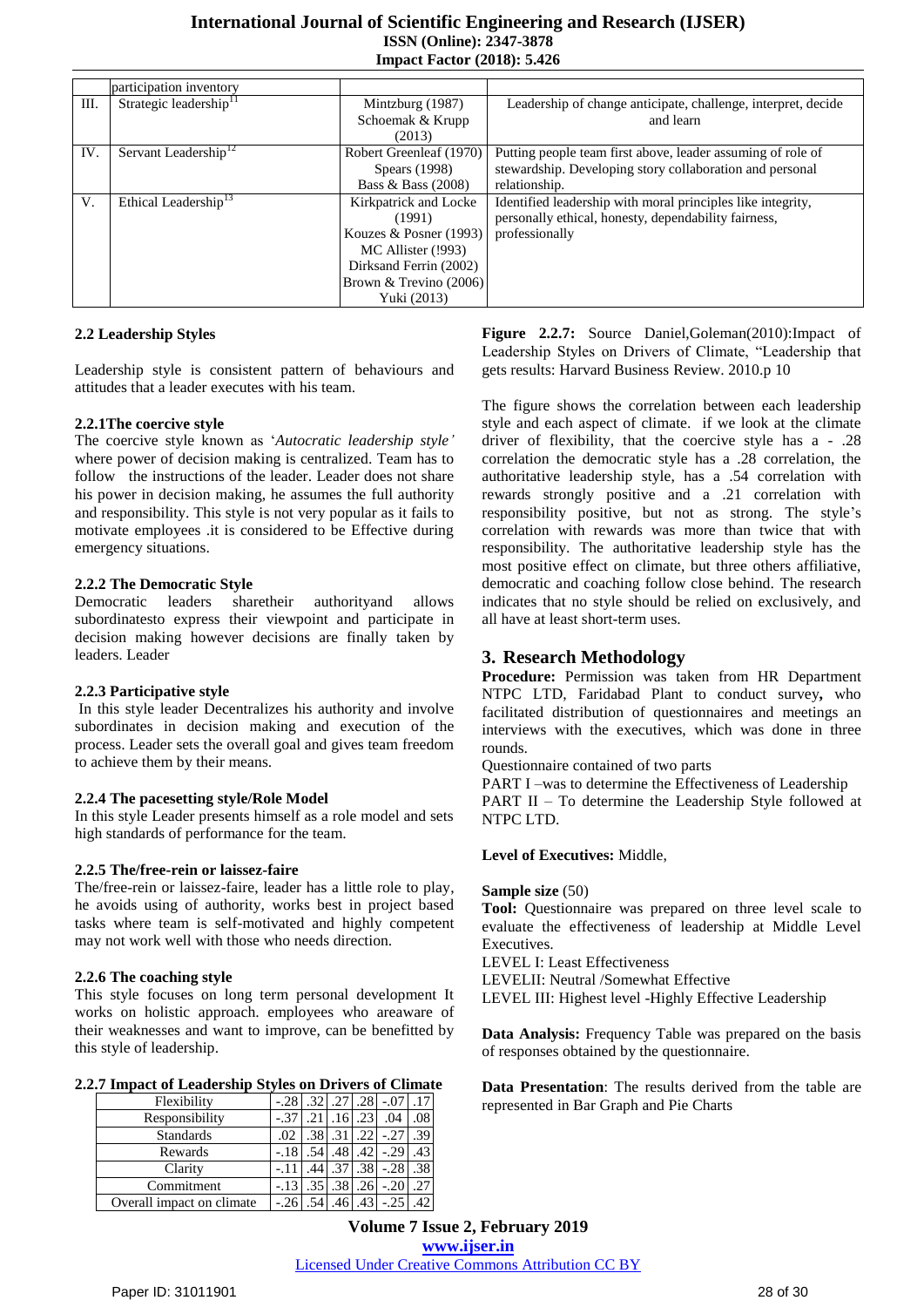# **4. Effectiveness of Leadership**

| Level I    | Level II  | Level III | Total |
|------------|-----------|-----------|-------|
| <b>Not</b> | Somewhat  | Highly    | 50    |
| Effective  | Effective | Effective |       |
| 06         | 10 R      |           |       |

**4.1. Effectiveness of Leadership: Primary data by Survey conducted on NTPC LTD ,2018**



**4.2 Primary data by Survey conducted on NTPC LTD, 2018; pie Chart Representation**

### **4.3 Effectiveness of Leadership at Middle Level Executives in NTPC Ltd**

Leadership Effectiveness was highly effective at the Middle Level Management as 78.6 Respondents considered Leadership at Middle level to be Significantly Effective, 10.8 respondents were neutral and only 10.6 considered Leadership to be Insignificantly Effective at The Middle Level

# **5. Leadership styles followed in NTPC LTD**

Tool: Questionnaire, Level ofExecutives: Middle Sample size (50)

|         |                              | Table 4.1 |                          |                      |            |
|---------|------------------------------|-----------|--------------------------|----------------------|------------|
|         |                              |           | <b>Frequency Percent</b> | Valid                | Cumulative |
|         |                              |           |                          | Percent              | Percent    |
| Valid   | Autocratic                   | 3         | 6.0                      | 7.1                  | 7.1        |
|         | Democratic                   | 5         | 10.0                     | 11.9                 | 19.0       |
|         | Transactional                | 3         | 6.0                      | 7.1                  | 26.2       |
|         | Transformational             | 5         | 10.0                     | 11.9                 | 38.1       |
|         | Authentic                    | 2         | 4.0                      | 4.8                  | 42.9       |
|         | Above all                    | 24        | 48.0                     | 57.1                 | 100.0      |
|         | Total                        | 42        | 84.0                     | 100.0                |            |
| Missing | System                       | 8         | 16.0                     |                      |            |
| Total   |                              | 50        | 100.0                    |                      |            |
| $\sim$  | $\mathbf{r}$<br>$\mathbf{r}$ | п         |                          | $AA$ 40 $MB$ $A$ $T$ |            |

**Source: Primary data researcher.2018, NTPC Ltd.**

The above table 4.0 shows that around 57 percent middle level executives assume that ,all kinds of leadership styles are followed in their organization ,while 10 percent assume that Democratic style is followed, at the same time 10 percent believe transformational style is followed .around 7 percent consider Transactional style,6 percent say it is Autocratic ,while 4 percent believe it to be Authentic, it can be concluded that all kinds of Leadership styles are followed in NTPC, not just one kind.

# **5.1. Representation of Leadership Styles in Pie. Chart**



**Figure 4.2:** Representation of Leadership in pie chart

# **6. Findings**

Leadership is highly effective at NTPC LTD at Middle Level Executives where 78.6% responded considering it to be Highly Effective. No particular exclusive Leadership style is adopted as 57% executives responded that all kinds of styles namely Autocratic, Democratic, Transactional, Transformational, Authentic are followed. during the discussions it was mentioned by few Executives that Leadership style followed depends on the situation and the style of Leadership varies with it. There is no particular style, which also aligned with the study by" Daniel Goleman"- "Effective leaders use more than one style,combination of many styles depending upon the situation they are not rigid rather flexible in approach smart to quickly analyse the circumstances and accordingly making changes in behaviour and their styles."

# **7. Conclusion**

Leadership in 21st century is challenging and dynamic. Today market is driven by dynamic forces, thus leadership has new responsibilities and roles such as responding to environmental threats, letting go of old mind set, rigid way of working accepting democratization of leadership. Including the passions, skills and preferences of global

**Volume 7 Issue 2, February 2019**

**www.ijser.in**

Licensed Under Creative Commons Attribution CC BY